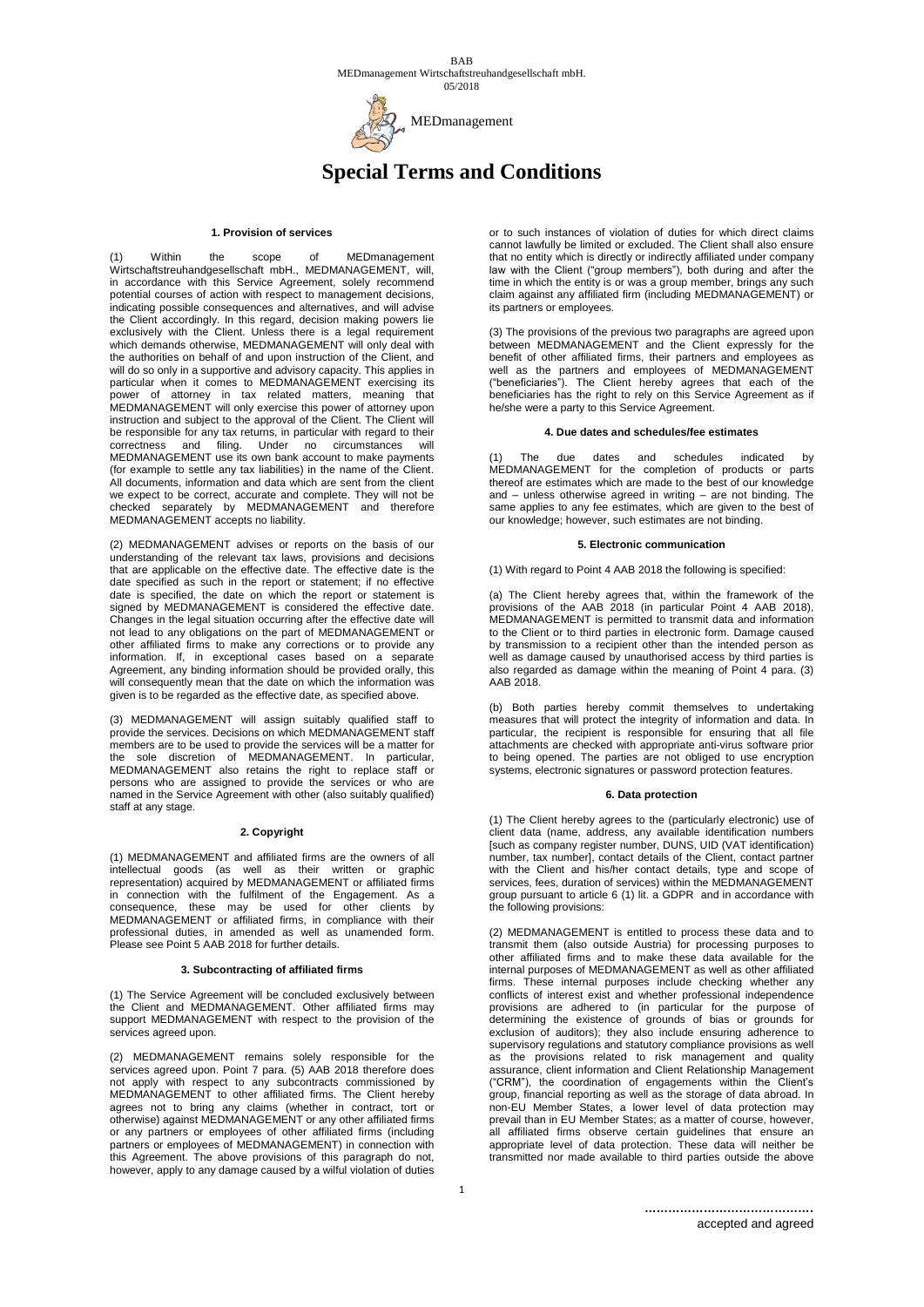mentioned group of recipients. The Client may revoke this consent at any time by writing to MEDMANAGEMENT.

## **7. Confidentiality**

(1) Pursuant to professional legal regulations (§ 80 Auditing, Tax Advising and Related Professions Act (WTBG 2017)), MEDMANAGEMENT is obligated to maintain strict secrecy unless the Client releases MEDMANAGEMENT from its obligation to maintain secrecy or MEDMANAGEMENT is bound by law to deliver a statement.

(2) Unless previous written consent has been obtained from MEDMANAGEMENT, the Client shall not disclose to any third parties any confidential information or documents (in particular the provisions of this Service Agreement and the fees agreed upon as described in it) received by the Client from MEDMANAGEMENT within the context of the provision of services, unless (and only to the extent necessary) bound to do so by law. Before doing so, the Client is particularly to ensure that any references MEDMANAGEMENT or affiliated firms are removed.

(3) In accordance with § 80 para. 4 no. 2 WTBG 2017, the Client expressly releases MEDMANAGEMENT from the obligation to maintain secrecy in the following instances: (i) Use of data for those purposes set out under Point 5; (ii) Disclosure of confidential information and documents to advisors as well as other third parties assigned by the Client, any subcontractors of MEDMANAGEMENT commissioned for the completion of the Engagement as well as any legal advisors, insurance companies or insurance brokers of MEDMANAGEMENT; (iii) Disclosure of confidential information and documents if MEDMANAGEMENT is required to disclose such information due to Austrian or foreign legal provisions, other regulations (such as rules of professional conduct) or decrees made by the authorities; MEDMANAGEMENT is further entitled to use the name of the Client and the products and services provided in accordance with the Service Agreement as a reference for other clients or potential clients.

(4) With respect to the use and disclosure of products and any professional statements made by MEDMANAGEMENT, reference is made to Point 5 AAB 2018 as well as to Point 1 (Provision of services) of this document. This provision of AAB 2018 further applies to the disclosure of any information or documents related to the Engagement (in particular to the terms and conditions of the Service Agreement and the fees agreed as described in it) which the Client has received from MEDMANAGEMENT.

The consultancy services are, however, provided by MEDMANAGEMENT exclusively for the benefit of the Client and for those purposes of the Client as set out in writing to MEDMANAGEMENT; they are not appropriate for the purposes of third parties and third parties may not rely upon them. The Client agrees to indemnify and hold harmless MEDMANAGEMENT as well as any other affiliated firms and their respective partners and employees against any claims made by any third party which has not signed a general Hold Harmless Agreement and Release Agreement (submitted by MEDMANAGEMENT) entered into with MEDMANAGEMENT, any other affiliated firms and their staff. This Point 7 para. (5) remains unaffected by the provisions of the following paragraphs.

(6.1.) If the Client is an audit client of MEDMANAGEMENT or of an affiliated firm and if the Client is registered with the U.S. Securities and Exchange Commission (SEC), or if the Client is an affiliate (within the meaning of the SEC regulations on auditor independence) of a company registered with the SEC and audited by MEDMANAGEMENT or by another affiliated firm (i.e. if the SEC rules on auditor independence are applicable to our services), paras 6.2.-6.4. below apply.

(6.2.) Both the Client and any party authorised by the Client may, as an exception, disclose to third parties all information and documents in connection with tax consultancy services provided by MEDMANAGEMENT with regard to the tax treatment and structuring of transactions within the meaning of Rule 3522 of the United States Public Company Accounting Oversight Board ("PCAOB"). This is referred to as "disclosure permissible pursuant to PCAOB Rule 3522", with such services being referred to as "3522 tax consultancy services". This provision applies in deviation from Point 5 (1) AAB 2018 or from any other applicable provisions of this Agreement.

(6.3.) In the event that, within the framework of a disclosure pursuant to PCAOB Rule 3522, the Client should make available to third parties the 3522 tax consultancy services provided by MEDMANAGEMENT – in particular any statements, expert opinions, tax returns or other associated documents and information ("Engagement results") – the Client shall do as follows: (a) Provide MEDMANAGEMENT with the name and the address of the third party as well as a list of the information and documents disclosed; (b) Inform the third party recipient of the above mentioned information and documents in writing that under no circumstances may he/she or any other third parties rely upon the consultancy services provided for the Client, that such services are exclusively intended for the purposes of the Client and that, in relation thereto, MEDMANAGEMENT accepts no liability or responsibility towards him/her or any other third parties; and (c) Undertake all efforts to obtain from the recipient of the aforementioned information and documents written consent to a general Hold Harmless Agreement and Release Agreement (submitted by MEDMANAGEMENT) entered into MEDMANAGEMENT, any other affiliated firm and their partners and staff for any liability obligations, damage, claims, costs, expenditure or court claims resulting from instances in which the third party in question may have relied upon or acted on the basis of any information or documents made available by the Client.

(6.4.) In signing the Service Agreement, the Client hereby confirms to MEDMANAGEMENT that it has not entered into any confidentiality terms (as stipulated in PCAOB Rule 3522) with any other consultant who provides or has provided tax consultancy services in connection with our activities pursuant to this Service Agreement. Furthermore, the Client hereby agrees to inform<br>MEDMANAGEMENT if, once MEDMANAGEMENT has MEDMANAGEMENT if, once MEDMANAGEMENT has commenced the provision of services, another consultant demands confidentiality terms (as stipulated in PCAOB Rule 3522) with regard to our activities pursuant to this Service Agreement; the purpose of this provision is to allow MEDMANAGEMENT to discontinue its services in order to prevent any violation of the independence of MEDMANAGEMENT or of any other affiliated firm pursuant to PCAOB Rule 3522.

# **8. Maintenance of independence**

(1) The Client hereby acknowledges that it is possible, in the event that the Client is or becomes an audit client or a company affiliated with an audit client of a MEDMANAGEMENT firm within the meaning of the applicable independence regulations for auditors, that MEDMANAGEMENT will no longer be allowed to perform certain services or that certain formalities may have to be adhered to before providing the services (e.g. obtaining prior permission) as well as during or after the termination of the Engagement (e.g. disclosure of non-audit fees).

(2) In order to ensure the auditor independence of MEDMANAGEMENT and other affiliated firms, MEDMANAGEMENT and other affiliated firms,<br>MEDMANAGEMENT will not provide any services that are associated with or bear the risk of jeopardising the independence of MEDMANAGEMENT or any other affiliated firms as auditors or of violating any professional regulations as well as internal or external standards.

(3) The Client shall provide MEDMANAGEMENT with any information required for determining the independence status of MEDMANAGEMENT (especially regarding the issue as to whether the Client or a company affiliated with the Client is an audit client of any firm connected with MEDMANAGEMENT within the meaning of the applicable independence regulations) and shall, if necessary, immediately inform MEDMANAGEMENT of any changes to such information.

# **9. Conflicts of interest**

(1) MEDMANAGEMENT performs its services for the Client on a purely non-exclusive basis.

(2) MEDMANAGEMENT provides a wide range of services to a large number of clients, and thus might provide services to companies or organisations which the Client might deem to be affected by a conflict of interest. MEDMANAGEMENT may also provide services to companies or organisations which might – pursuant to professional guidelines – be deemed to be affected by a conflict of interest. The Client shall therefore inform MEDMANAGEMENT of any (potential) conflicts of interest with respect to our services which the Client is aware of or becomes aware of.